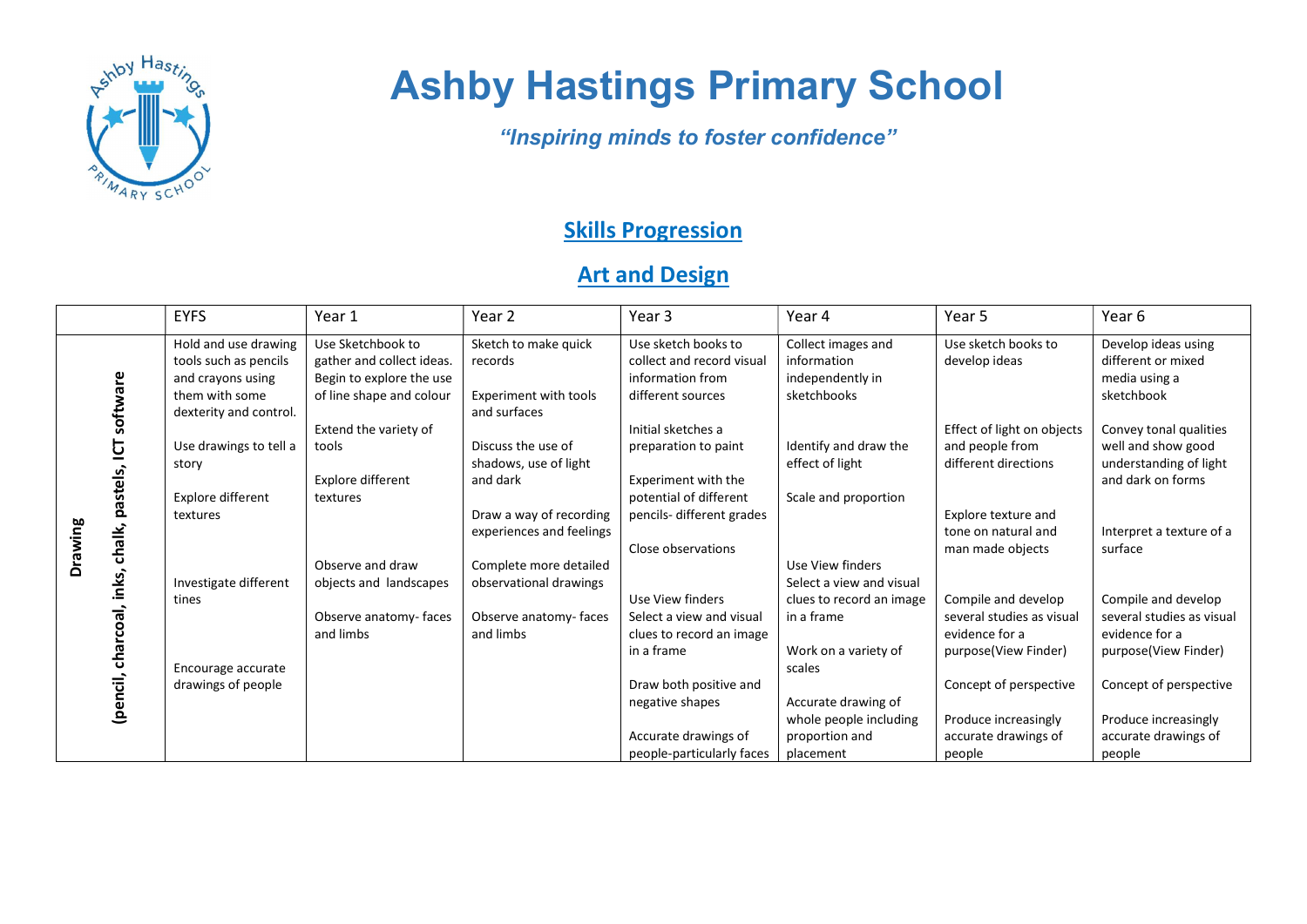|                            |                                                          | Recognise primary     | Predict colour mixing                 | Investigate light and   | Colour wheels                                 | Colour mixing and                            | Hue, tint, tone, shades                    | Hue, tint, tone, shades                    |
|----------------------------|----------------------------------------------------------|-----------------------|---------------------------------------|-------------------------|-----------------------------------------------|----------------------------------------------|--------------------------------------------|--------------------------------------------|
| Colour(including Painting) |                                                          | colours               | results                               | dark, shades and tones  | Colour mixing                                 | matching; tint, tone,                        | and mood                                   | and mood                                   |
|                            | Ink, dye, textiles, crayon, pencils,                     | Explore colour mixing | Recognise secondary                   | (adding white and       |                                               | shade (warm and cold                         |                                            |                                            |
|                            |                                                          | Hold paint brush      | and tertiary colours                  | darken by not adding    | Introduce different                           | colours)                                     | Explore the use of                         | Explore the use of                         |
|                            |                                                          | correctly             |                                       | black                   | types of brushes                              |                                              | texture in colour                          | texture in colour                          |
|                            |                                                          | Experiment with       |                                       |                         |                                               | Colour to reflect mood                       |                                            |                                            |
|                            |                                                          | different tools       |                                       | Understanding tools and | Techniques-apply                              |                                              | Colour of purposes                         | Colour of purposes                         |
|                            | painting                                                 |                       |                                       | their specific use.     | colour using dotting,                         | Suitable equipment for                       |                                            |                                            |
|                            |                                                          |                       |                                       |                         | scratching, splashing                         | the task                                     | Gather observations to                     | Gather observations to                     |
|                            |                                                          |                       |                                       | Use colour on a large   |                                               |                                              | plan and realise                           | plan and realise                           |
|                            |                                                          |                       |                                       | scale                   |                                               | Use colour, tools and                        | paintings, using                           | paintings, using                           |
|                            |                                                          |                       |                                       |                         | Experiment with                               | techniques to express                        | thumbnail studies and                      | thumbnail studies and                      |
|                            |                                                          |                       |                                       |                         | Texture-(Explore adding<br>water, sand, glue, | emotions                                     | paint techniques to<br>represent action or | paint techniques to<br>represent action or |
|                            |                                                          |                       |                                       |                         | sawdust etc)                                  |                                              | interaction                                | interaction                                |
|                            |                                                          |                       |                                       |                         |                                               |                                              |                                            |                                            |
|                            |                                                          |                       |                                       |                         |                                               |                                              |                                            |                                            |
|                            |                                                          | Handling, feeling,    | Construct                             | Awareness of natural    | Plan and develop                              | Plan and develop                             | Plan and develop ideas                     | Plan and develop ideas                     |
|                            |                                                          | enjoying and          |                                       | and man-made forms      |                                               |                                              |                                            |                                            |
|                            |                                                          | manipulating          | Use materials to make                 |                         | Work with shape, form,                        | <b>Experience surface</b>                    | Focus on shape, form,                      | Focus on shape, form,                      |
|                            |                                                          | materials             | known objects for a                   | Expression of personal  | to model and construct                        | patterns/textures                            | model pattern, texture,                    | model pattern, texture,                    |
|                            |                                                          |                       | purpose                               | experiences and ideas   | (malleable and rigid                          |                                              | and colour to create                       | and colour to create                       |
|                            |                                                          | Constructing          |                                       |                         | materials)                                    | Papier mache/Modroc                          |                                            |                                            |
|                            | (clay, dough, boxes, wire, paper<br>sculptures, mod roc) |                       | Carve                                 | Shape and form from     |                                               |                                              | Imaginative use of                         | Imaginative use of                         |
|                            |                                                          | <b>Building and</b>   |                                       | direct observations     | Understanding of                              | Discuss own and work of                      | techniques and tools                       | techniques and tools                       |
| 3D Form                    |                                                          | destroying            | Pinch and roll coils and              | (malleable and rigid    | different adhesives and                       | other sculptors                              | and materials                              | and materials                              |
|                            |                                                          | Shape and model       | slabs using modelling<br>media (clay) | materials)              | methods of construction                       |                                              | Understanding of                           | Understanding of                           |
|                            |                                                          |                       | Make simple joins                     | Replicate patterns and  | Aesthetics                                    | Analyse and interpret<br>natural and manmade | properties of media                        | properties of media                        |
|                            |                                                          |                       |                                       | textures in 3d form     |                                               | forms of construction                        | when constructing                          | when constructing                          |
|                            |                                                          |                       |                                       |                         | Work with clay- build                         |                                              |                                            |                                            |
|                            |                                                          |                       | Respond to sculptures                 | Smoothing and joining   | with clay using 2/3                           | Scale up a design- work                      | Discuss and evaluate                       | Discuss and evaluate                       |
|                            |                                                          |                       | and craft artists                     | clay                    | building techniques and                       | as a group to create                         | own and work of other                      | own and work of other                      |
|                            |                                                          |                       |                                       |                         | add some surface                              | human scale structure                        | sculptors                                  | sculptors                                  |
|                            |                                                          |                       |                                       | Respond to sculptures   | decoration                                    | of form                                      |                                            |                                            |
|                            |                                                          |                       |                                       | and craft artists       |                                               |                                              |                                            |                                            |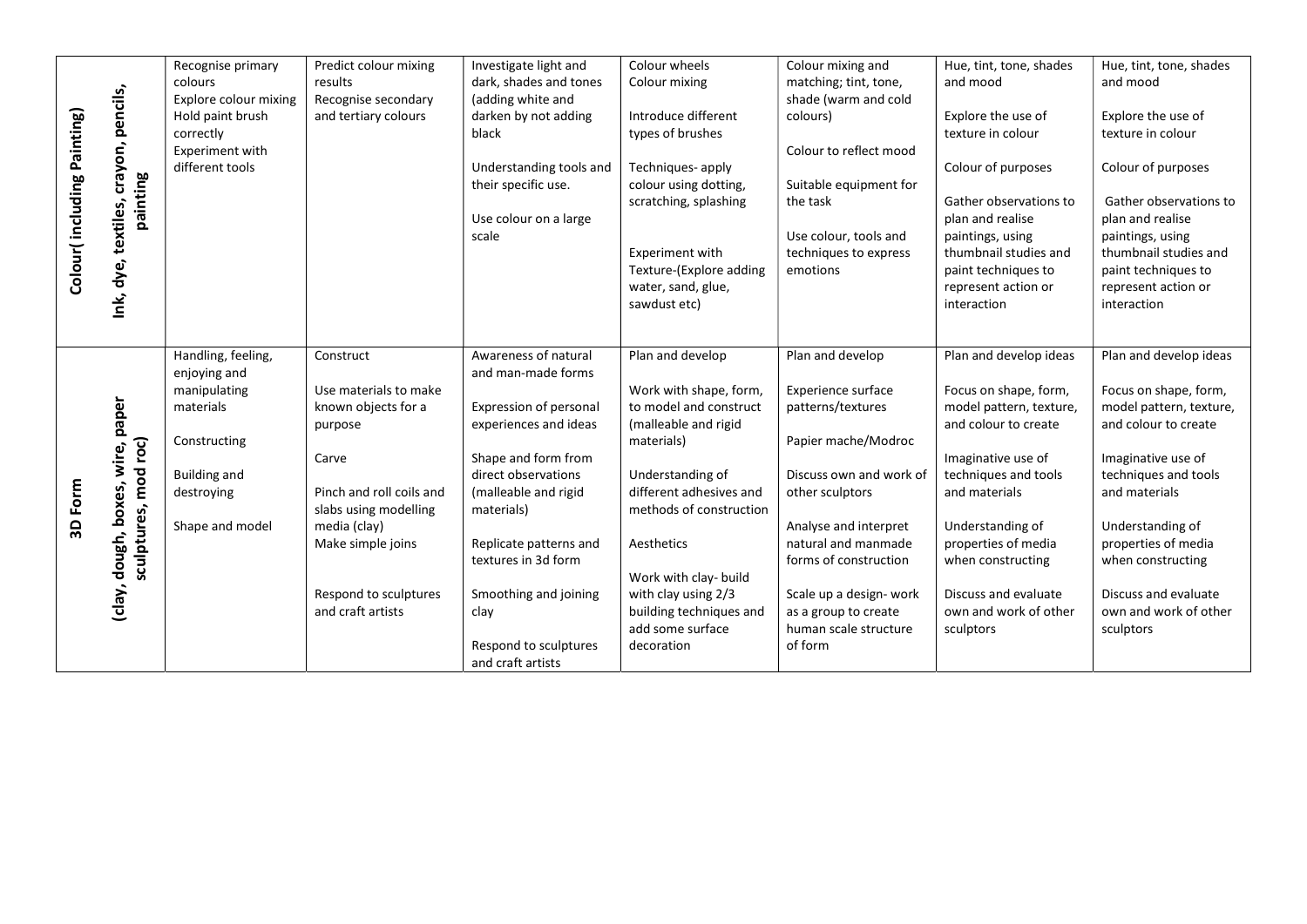|                          | Rubbings                | Rubbings from texture | Print with a growing      | Relief and impressed      | Record textures and      | Make connections        | Recreate a scene and   |
|--------------------------|-------------------------|-----------------------|---------------------------|---------------------------|--------------------------|-------------------------|------------------------|
|                          |                         |                       | range of objects          | printing                  | patterns in sketch books | Between own work and    | detailed remembered,   |
|                          | Print with a variety of | Create patterns       |                           |                           |                          | patterns in their       | observed or imagined   |
| leaves                   | objects including       |                       | Identify the different    | Recording                 | Interpret environment    | environment (curtains,  | through collage relief |
|                          | hands and feet          | Develop impressed     | forms printing takes      | Textures/patterns         | and manmade patterns-    | wallpaper)              | Collagraph printing    |
| string)                  |                         | images                |                           | (string, corrugated card, | (press printing/ String) |                         |                        |
| wood,<br>்               | Print with block        |                       | Monoprint by marking      | press print)              | printing)                | Design prints-for       | Screen printing        |
| Š<br>မ္မာ                | colours                 | Relief printing       | onto inked block,         |                           |                          | fabrics, book cover,    |                        |
|                          |                         |                       | controlling line and tone |                           | Explore colour mixing    | wallpaper or wrapping   |                        |
| nting<br>fruit/<br>print |                         |                       | using tools and pressure  | Mono printing on          | (two coloured inks, a    | paper                   | Explore printing       |
|                          |                         |                       |                           | variety of paper-         | roller and stencil or    |                         | techniques of various  |
| ပ္လ                      |                         |                       |                           | exploring lines, marks    | press print)             |                         | artists                |
| rials,<br>؏              |                         |                       |                           | and tones                 |                          | Combining prints        |                        |
|                          |                         |                       |                           |                           | Complex patterns made    |                         |                        |
| mater<br>ocks,           |                         |                       |                           |                           | up of two or more        | Recreate images         |                        |
| ᄒ                        |                         |                       |                           | Cut simple stencil and    | motifs and print a tiled | through relief printing |                        |
| (found                   |                         |                       |                           | use for printing shapes   | version                  | using card and mark     |                        |
|                          |                         |                       |                           |                           |                          | making tools to control |                        |
|                          |                         |                       |                           |                           | Modify and adapt print   | line, shape and texture |                        |
|                          |                         |                       |                           |                           |                          |                         |                        |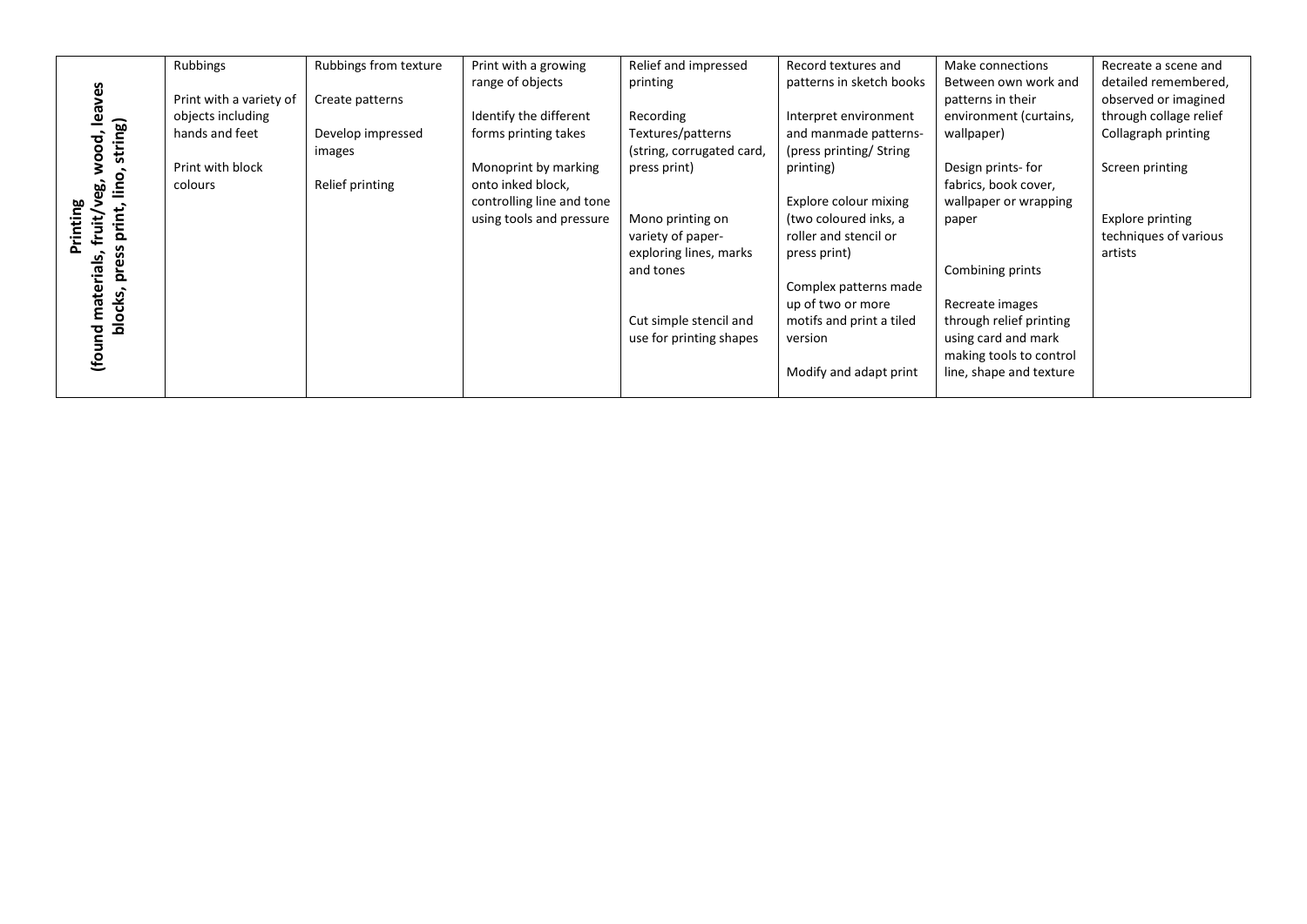|                                                                               | Handling,        | Weaving              | Use large eyed       | Use smaller eyed      | Use wider variety of | Select and use      | Dye fabrics and use  |
|-------------------------------------------------------------------------------|------------------|----------------------|----------------------|-----------------------|----------------------|---------------------|----------------------|
|                                                                               | manipulating and |                      | needles-running      | needles and finer     | stitches             | cutting tools and   | tie-dye techniques   |
|                                                                               | enjoying using   | Select with thought  | stitch               | thread                |                      | adhesives with care | to control and       |
|                                                                               | materials        | different materials  |                      |                       | Attach different     |                     | create a fabric      |
|                                                                               |                  | considering          | Simple applique      | Print on fabric using | element using        | Embellish a surface | image.               |
|                                                                               | Sensory          | content, shape,      | work                 | monoprint block or    | straight stitch,     | using variety of    |                      |
|                                                                               | experiences      | surface and texture. |                      | tile or as part of a  | running stitch or    | techniques,         | Use plaiting,        |
|                                                                               |                  |                      | Sort materials       | group suing a         | cross stitch         | including drawing,  | stapling, and        |
|                                                                               | Simple collage-  | Select, sort and     | according to         | simple stencil        |                      | painting and        | sewing techniques    |
|                                                                               | cutting, tearing | modify by cutting,   | specific qualities   |                       | Discriminate         | printing.           | with care to         |
| Texture/Collage /Textiles(link to DT)<br>Texitles, clay, sand, plaster, paper | (scissor skills) | tearing with care    | e.g. warm, cold,     | Improve skills of     | between fabric       |                     | decorate and make    |
|                                                                               |                  | before adding other  | shiny, smooth        | overlapping and       | materials to select  | Select and use      | an image or          |
|                                                                               | Simple weaving   | marks and colour     |                      | overlaying to place   | and assemble         | found materials     | artefact             |
|                                                                               |                  |                      | Overlapping and      | objects in front and  |                      | with art media and  |                      |
|                                                                               |                  |                      | overlaying to create | behind                | Weave paper and      | adhesives to        | Control stitching to |
|                                                                               |                  |                      | effects              |                       | found materials to   | assemble and        | produce more         |
|                                                                               |                  |                      |                      | Cut multiple shapes   | represent a          | represent           | complex patterns     |
|                                                                               |                  |                      | Use paste and        | with scissors and     | landscape/pattern    |                     | with care and some   |
|                                                                               |                  |                      | adhesives to select  | arrange for a         | Or texture           | Select and use      | accuracy             |
|                                                                               |                  |                      | and place cut and    | purpose               |                      | contrasting colours |                      |
|                                                                               |                  |                      | torn shapes onto a   |                       | Interpret stories,   | and textures in     | Can embellish        |
|                                                                               |                  |                      | surface to convey    | Experiment with       | music, poems and     | stitching and       | decoratively using   |
|                                                                               |                  |                      | and idea             | creating mood,        | other stimuli using  | sewing              | more layers of       |
|                                                                               |                  |                      |                      | feeling and           | mixed media          |                     | materials to build   |
|                                                                               |                  |                      |                      | movement              | elements             |                     | complexity and       |
|                                                                               |                  |                      |                      |                       |                      |                     | represent the        |
|                                                                               |                  |                      |                      |                       | Use environment as   |                     | qualities of a thing |
|                                                                               |                  |                      |                      |                       | stimulus for mixed   |                     |                      |
|                                                                               |                  |                      |                      |                       | media                |                     |                      |
|                                                                               |                  |                      |                      |                       |                      |                     |                      |
|                                                                               |                  |                      |                      |                       |                      |                     |                      |